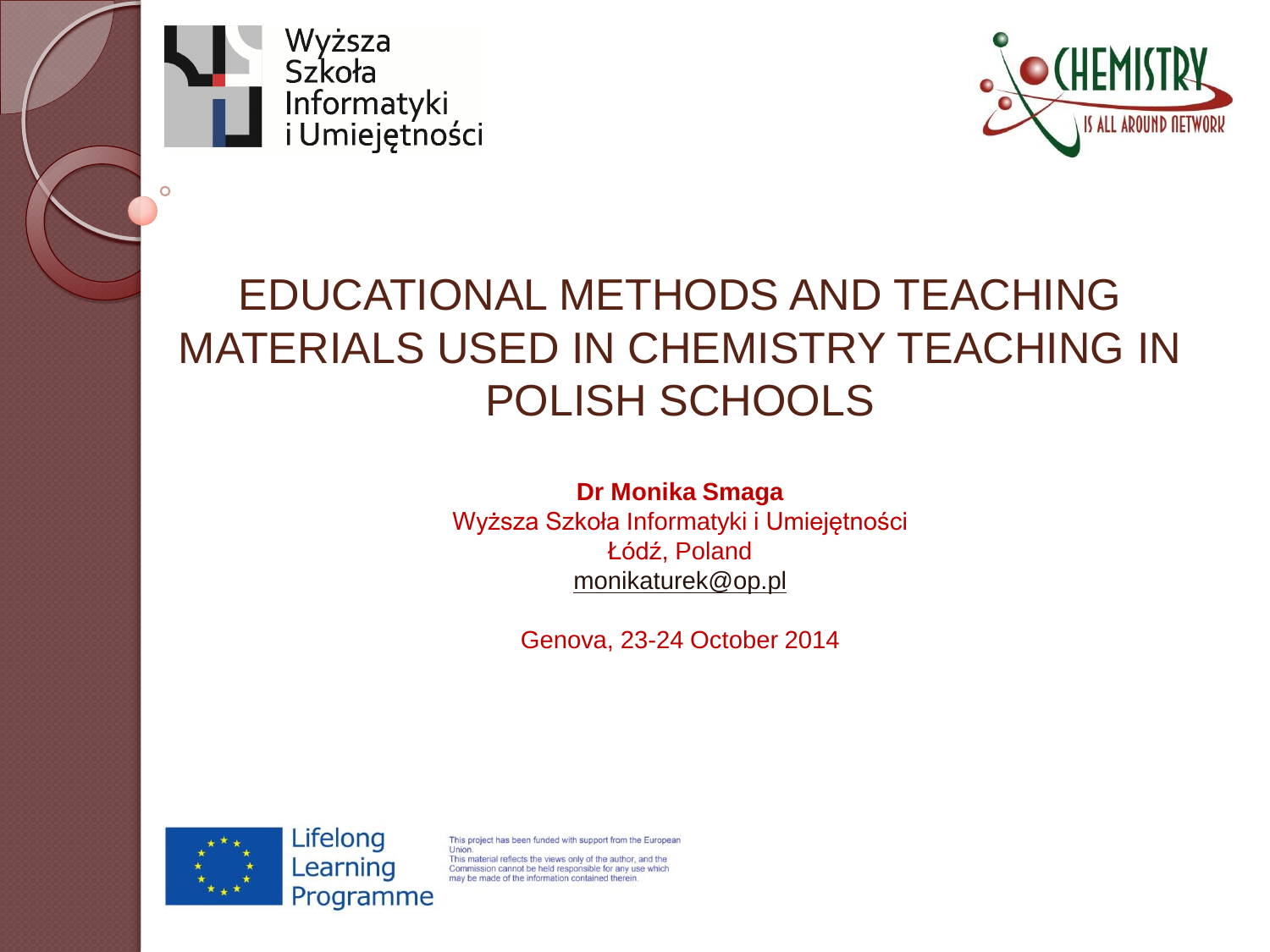



#### Situation in Poland

 $\triangleright$  Educational reforms – new curricula and syllabuses for scientific subjects

 $\triangleright$  New approaches towards teaching and learning Chemistry  $\triangleright$  Flexibility of the teacher in the choice of methods in each level of education

 $\triangleright$  Polish school – promoting students' interest in chemistry

Obstacles (?)

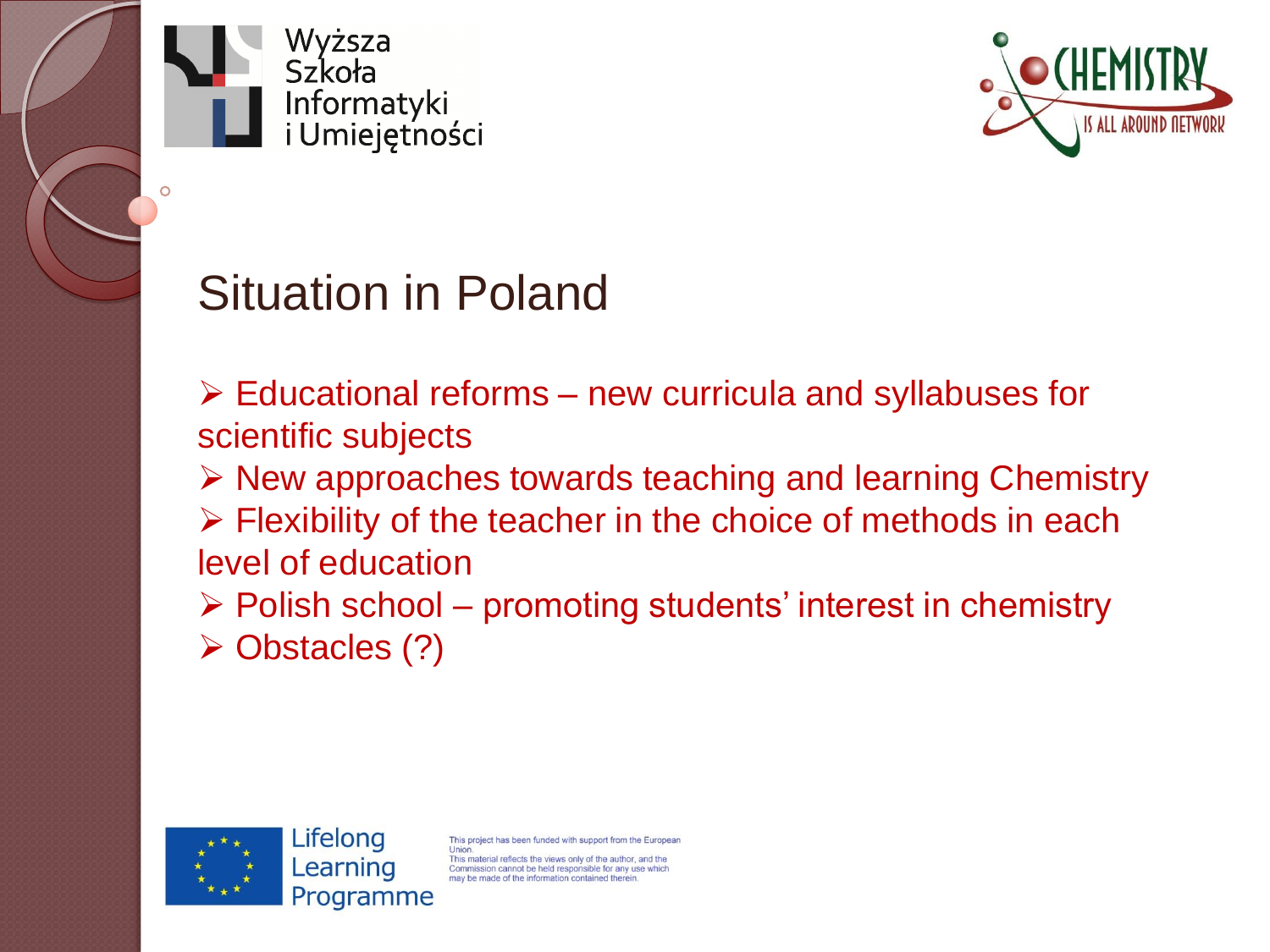



# Chemistry education in Poland

- Lower Secondary school (gimnazjum) 3 years Upper Secondary school (liceum) – 1 year (basic chemical education)
- Upper Secondary school (liceum) 3 years (extended curricula) –
- 4 hours of Chemistry a week
- Different approaches applied at each level of education

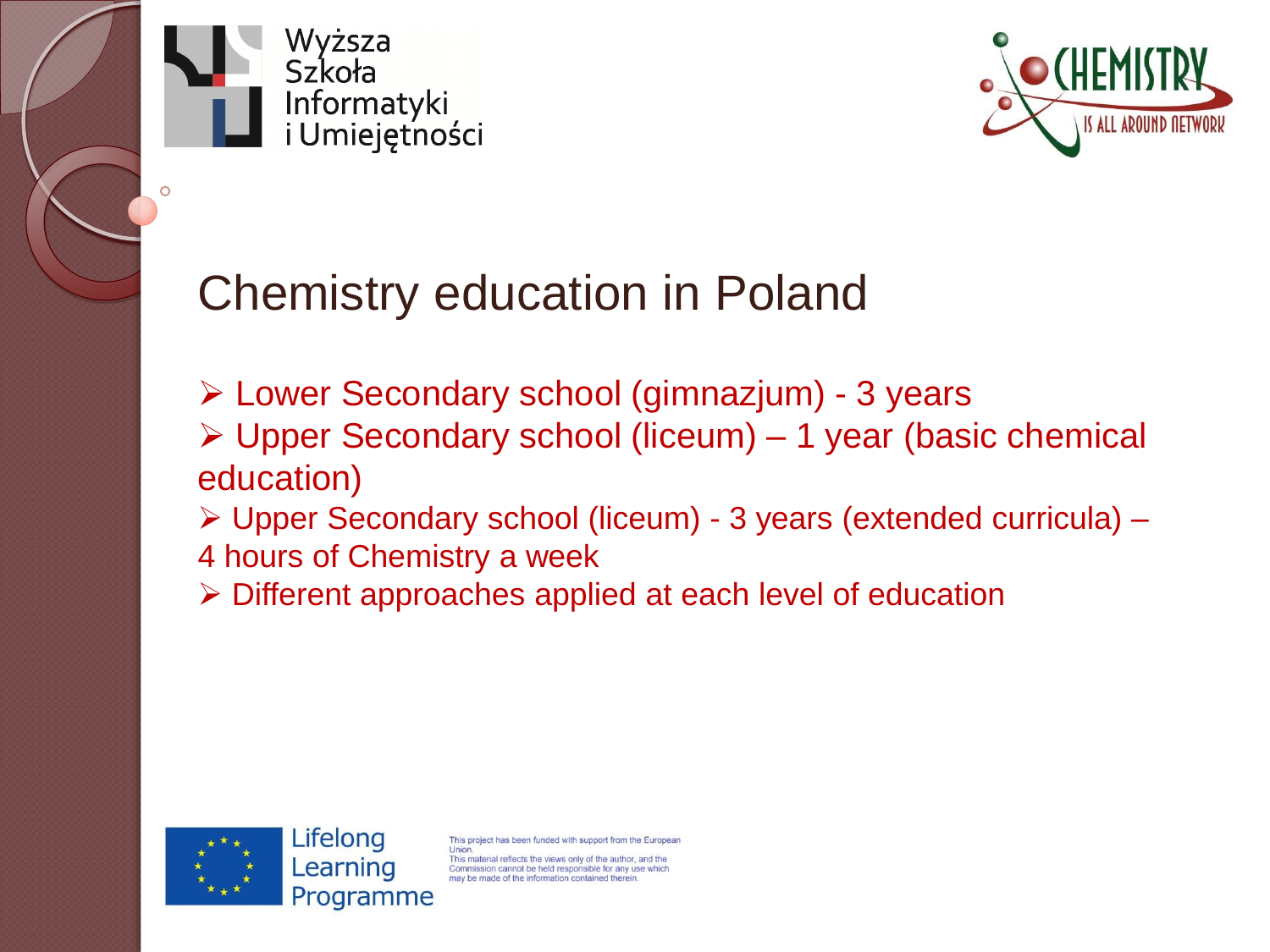



#### Lower Secondary School – *Gimnazjum*

- $\geq 3$  years of Chemistry education
- $\triangleright$  extensive curriculum inorganic and organic chemistry
- $\triangleright$  physical and chemical properties of elements and compounds
- $\triangleright$  key stage in awakening students' interest in chemistry
- education based on *'chemistry is around us'* basis

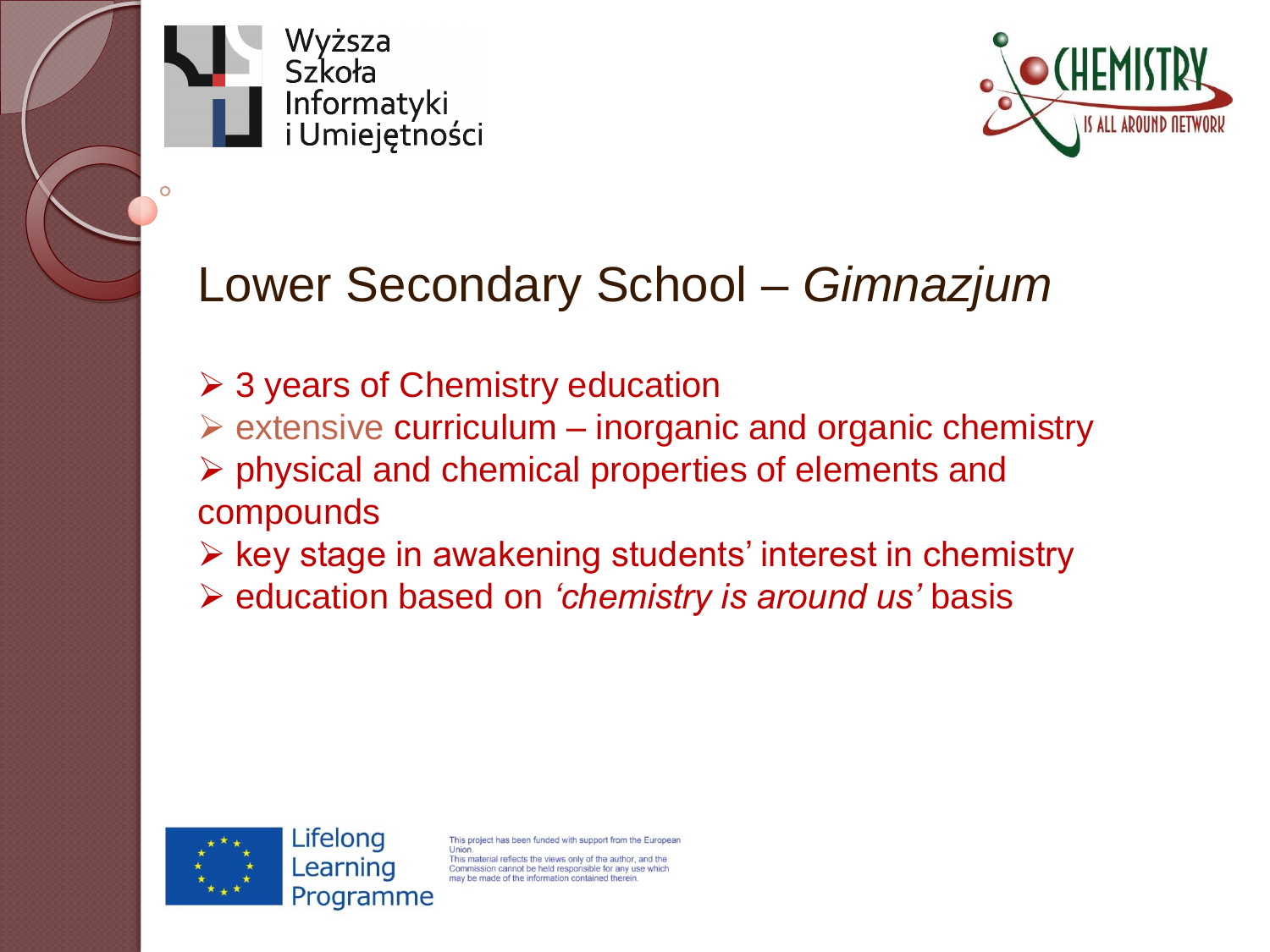



#### Upper Secondary School – *Liceum –* 1 year

 $\triangleright$  basic level of chemical education - aimed at students with low interest in chemistry as their prospective career choice **'***chemistry is around us'* approach  $\triangleright$  interesting facts from science and chemistry  $\triangleright$  applications of chemistry in pharmacy, medicine, sports, cosmetics, food, energy and genetics.

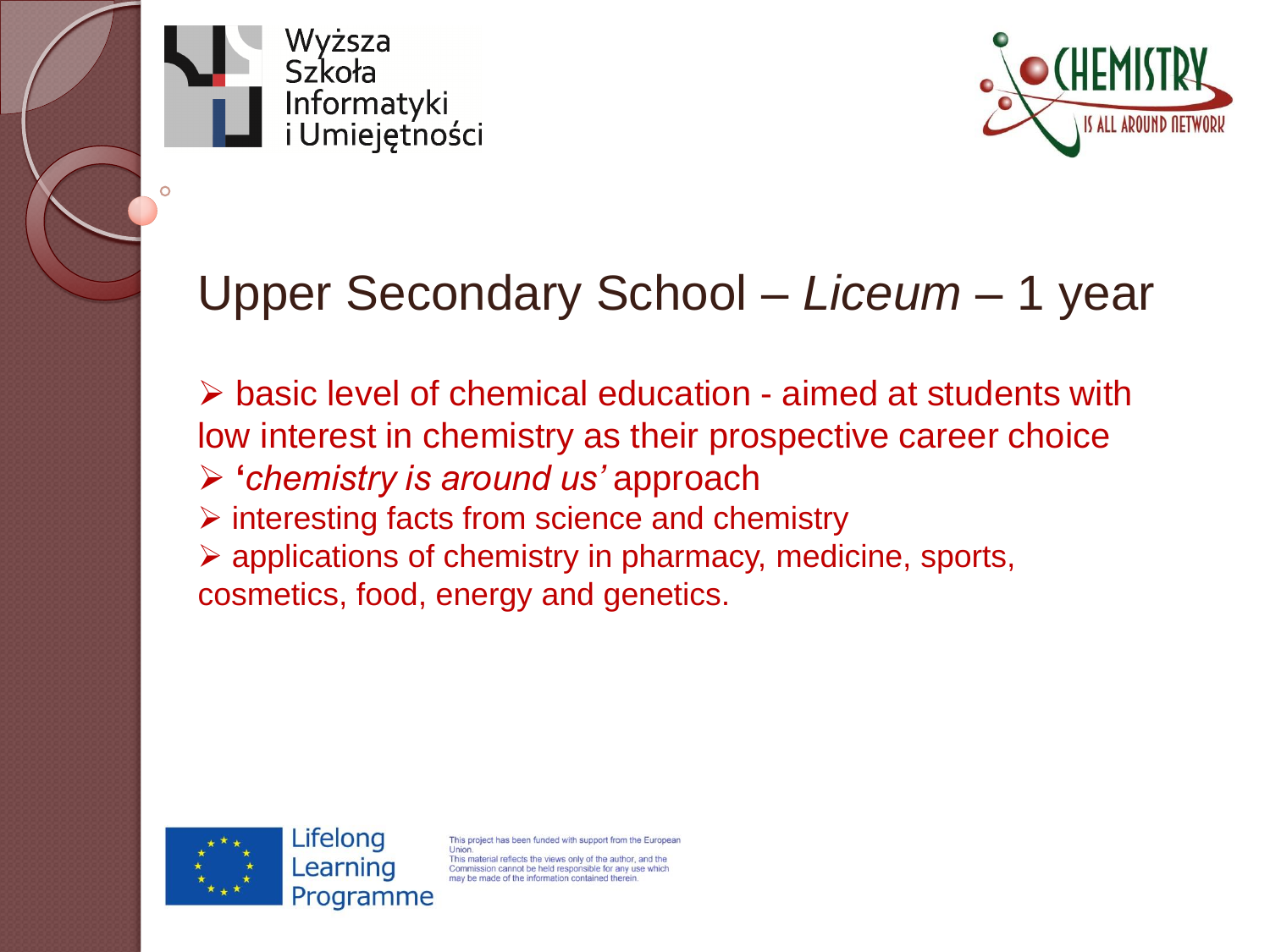



# Upper Secondary School – *Liceum* - 3 years

 $\triangleright$  advanced curricula – majority of students take matura exam in chemistry

 $\triangleright$  gaining knowledge of the subject necessary to study the chemistry related sciences in the future, such as medicine, pharmacy, biotechnology, dietetics etc.

 $\triangleright$  chemistry clubs and special interest groups

 $\triangleright$  olympiads and chemical competitions

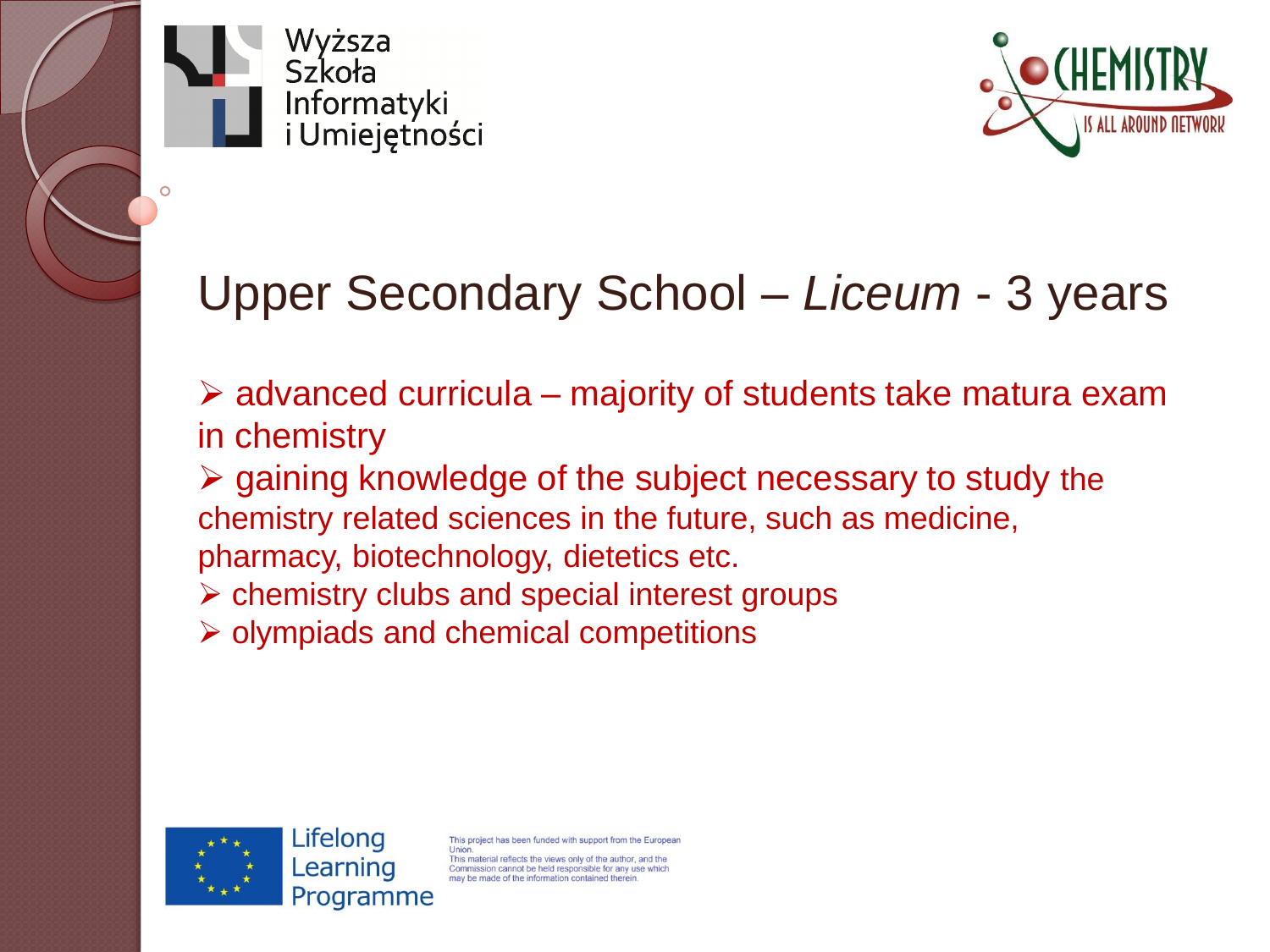



#### Role of the chemistry teacher

 $\geq$  3 different approaches to teaching chemistry  $\triangleright$  flexibility in the choice of methods to meet the objectives of

each level of education

 $\triangleright$  ability to select the right materials and tools for the classroom use in a poorly equipped chemical classroom (choice of visual aids) or experimenting with basic labolatory glassware and substances to be found '*around us*'

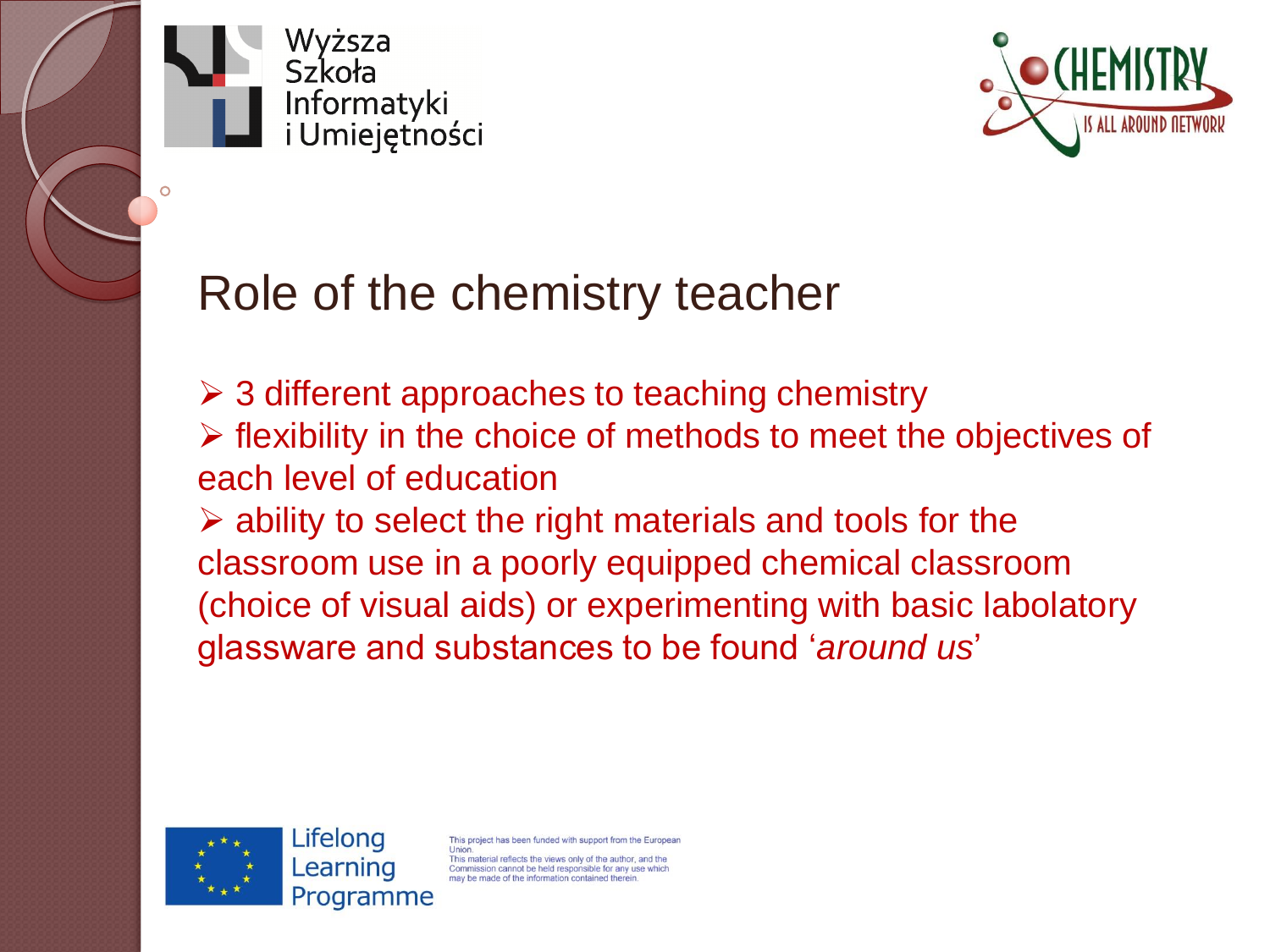



# Methods applied for all stages

 $\triangleright$  visualisation through experiment or visual aids (posters)  $\triangleright$  multimedia videos and presentations  $\triangleright$  educational games – models of molecules assembled together to visualise chemical bonds  $\triangleright$  multimedia educational games – licenced software  $\triangleright$  educational videos – how muscles work; the role of protein supplements and isotonic drinks etc.  $\triangleright$  chats, debates, interviews, discussion  $\triangleright$  educational trips, e.g. to sewage treatment plants, rafineries

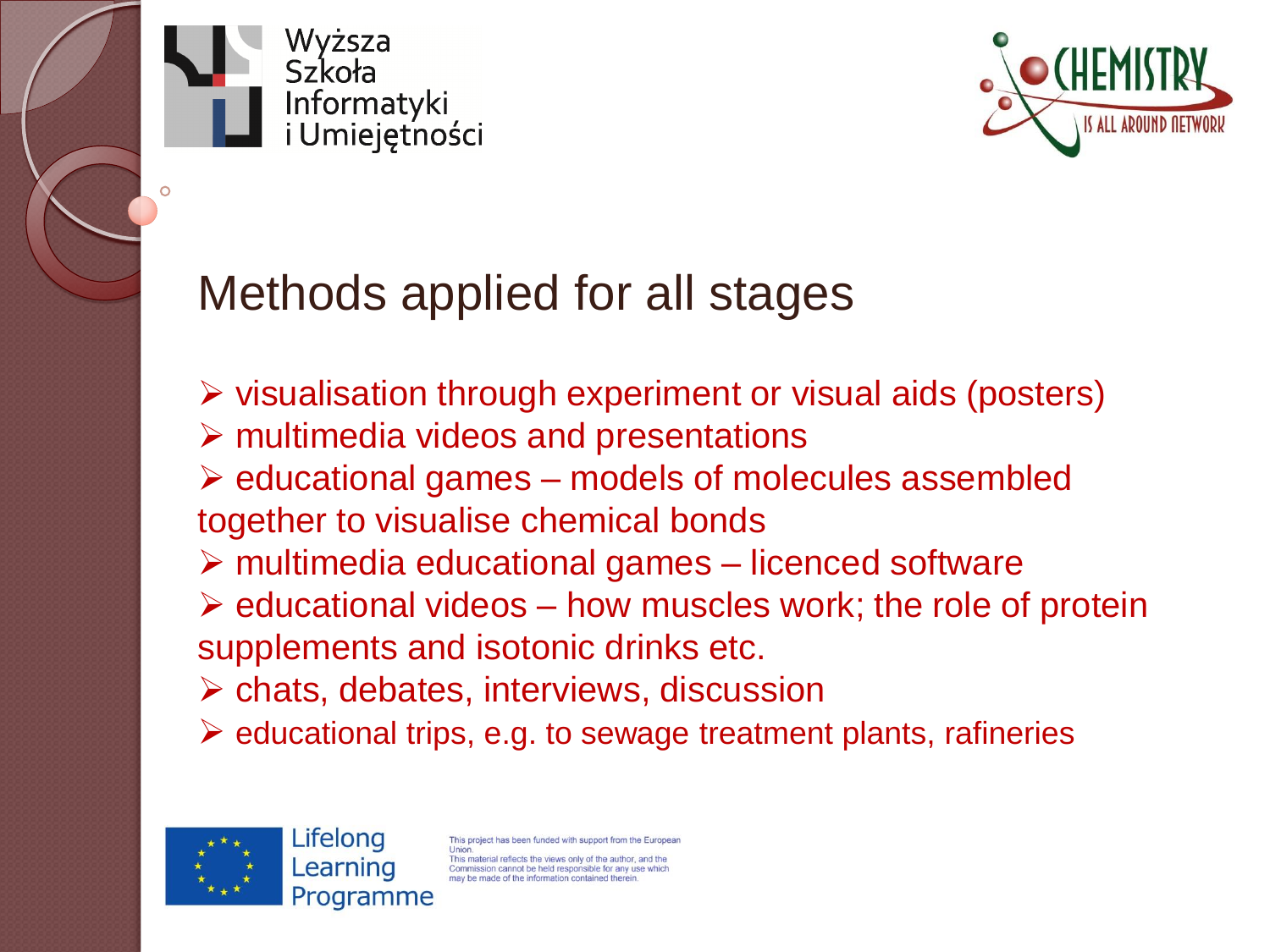



# Methods applied for advanced chemistry

 $\triangleright$  experimenting and observations in the labs  $\triangleright$  special interest groups for most apt students  $\triangleright$  cooperation with universities – lectures and experimenting  $\triangleright$  teaching students physic-chemical properties of elements and compounds, and to recognize formulas for chemical calculations  $\triangleright$  teaching the ability to prepare chemical solutions, conduct experiments and determine observations.

 $\triangleright$  teaching the ability to compare the chemicals or their groups, to design experiments and write equations of chemical processes and to solve calculation tasks

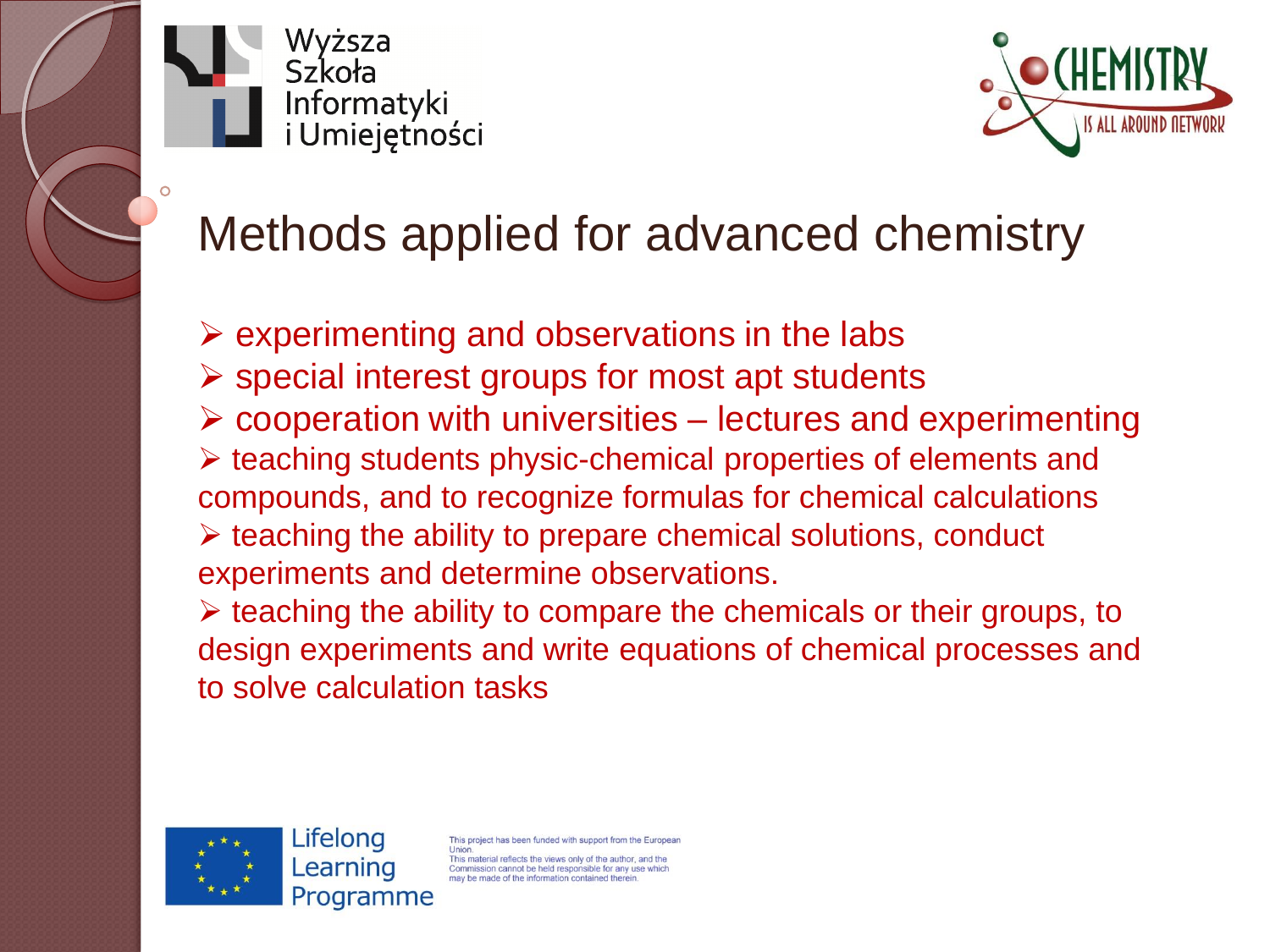



#### **Conclusions**

 $\triangleright$  despite differences in educational objectives all stages have the same goals – to develop students' awarness of chemical world and properties

 $\triangleright$  experimenting and observation is promoted at each stage use of multimedia visual tools and materials are of great help for all stages of education